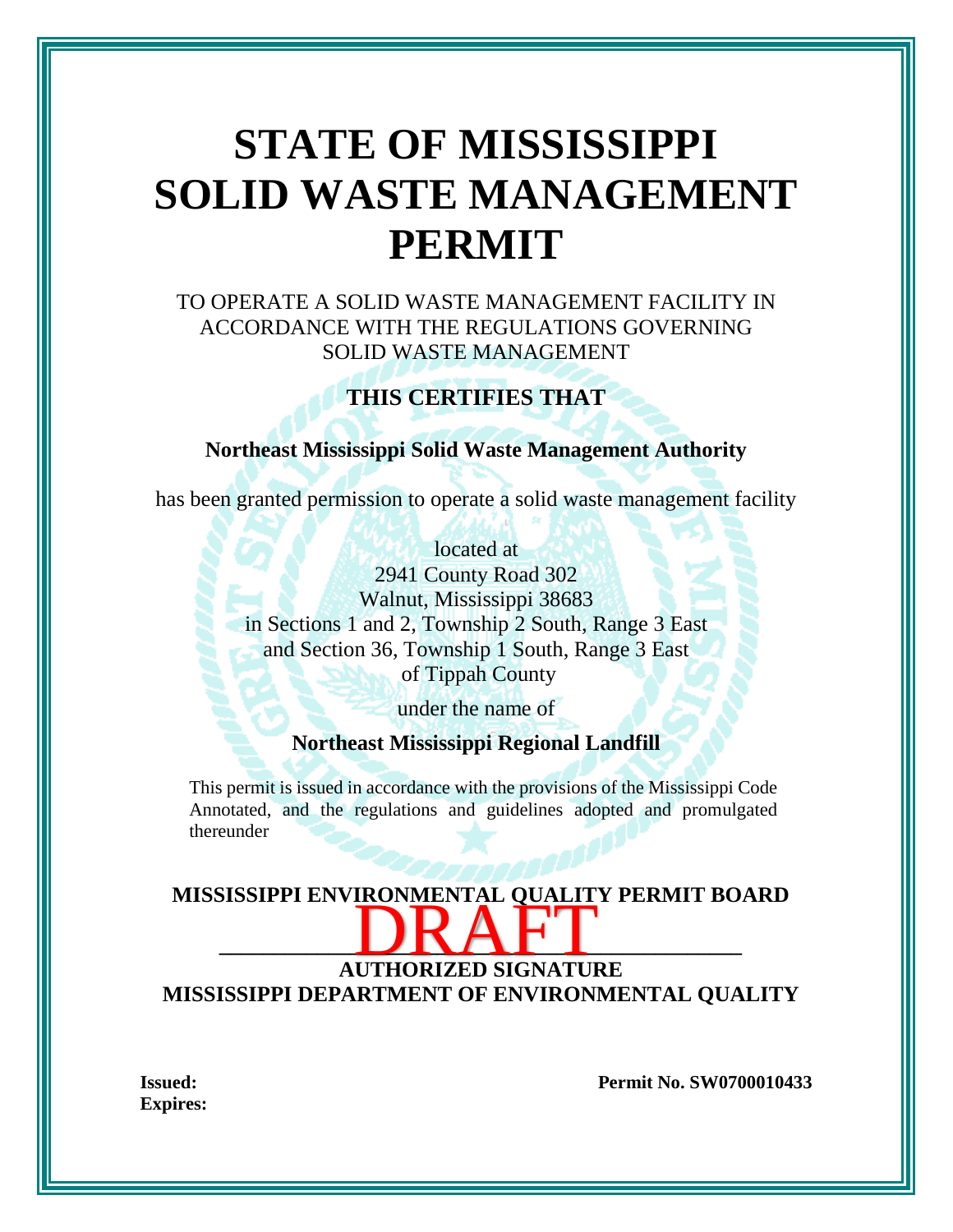#### **CONDITIONS**

#### **A. EFFECT OF PERMIT**

The permittee shall operate the solid waste management facility in accordance with the Mississippi Nonhazardous Solid Waste Management Regulations (11 Miss. Admin. Code Pt. 4, Ch. 1), applicable federal regulations, and conditions of this permit. Any changes, alterations, or modifications of the above referenced regulations which pertain to any condition of this permit shall supersede and replace the affected conditions of this permit. In such instances, the permittee shall comply with the altered condition(s) of the Mississippi Nonhazardous Solid Waste Management Regulations.

#### **B**. **PERMIT ACTIONS**

This permit may be modified, revoked, and/or reissued for good cause or noncompliance with the terms and conditions of the permit. The filing of a request for a permit modification, revocation and reissuance, or termination or the notification of planned changes or anticipated noncompliance on the part of the permittee does not stay the applicability or enforceability of any permit condition.

#### **C**. **SEVERABILITY**

The provisions of the permit are severable, and if any provision of this permit or the application of any provision of this permit to any circumstance, is held invalid, the application of such provision to other circumstances, and the remainder of this permit shall not be affected thereby.

#### **D**. **DUTIES AND REQUIREMENTS**

- 1. Duty to Comply. The permittee shall comply with all conditions of this permit. Any permit noncompliance constitutes a violation of the Mississippi Code Annotated and regulations promulgated thereunder and is grounds for enforcement action, permit termination, revocation, reissuance, or modification, or for denial of a permit renewal application.
- 2. Duty to Reapply. If the permittee wishes to continue an activity allowed by this permit after the expiration date of this permit, the permittee must submit a complete application for a new permit at least 180 days before this permit expires.
- 3. Duty to Mitigate. The permittee shall take all reasonable steps to minimize, prevent, or correct any adverse impact on human health or the environment resulting from noncompliance with this permit.
- 4. Proper Operation and Maintenance. The permittee shall at all times properly operate and maintain all equipment and systems which are installed or used by the permittee to achieve compliance with the conditions of this permit and the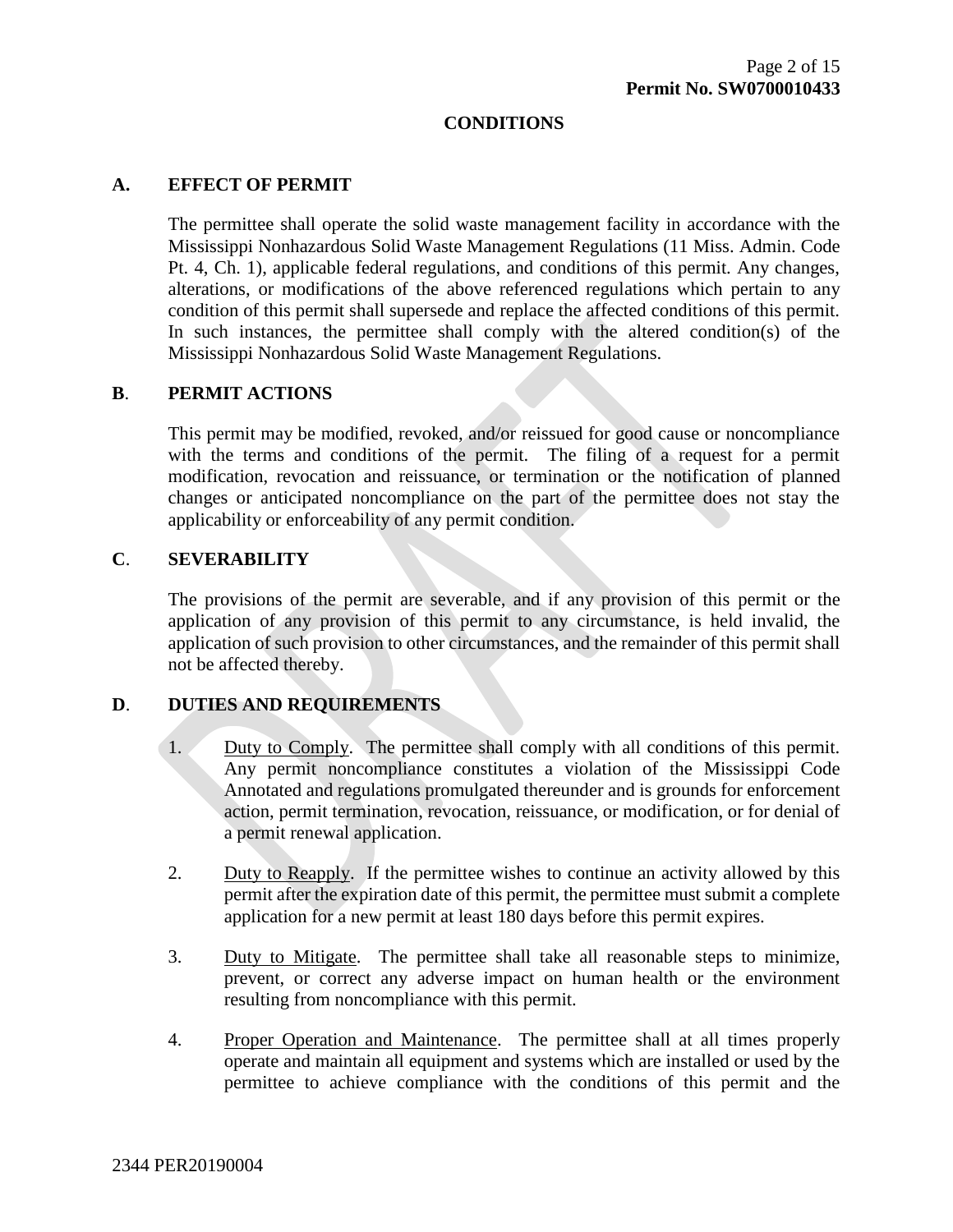application as submitted to and approved by the Mississippi Department of Environmental Quality (Department).

- 5. Duty to Provide Information. The permittee shall furnish to the Department, within a reasonable time, any relevant information which the Department may request to determine whether cause exists for modifying, revoking, reissuing, or terminating this permit or to determine compliance with this permit.
- 6. Inspection and Entry. The permittee shall allow an authorized representative of the Department upon the presentation of credentials and other documents as may be required by law to:
	- a. Enter on the permittee's premises where a regulated activity is located or conducted, or where records must be kept under the conditions of this permit;
	- b. Have access to and copy at reasonable times any records that must be kept under the conditions of this permit;
	- c. Inspect at reasonable times any facilities, equipment, practices, or operations regulated or required under this permit;
	- d. Sample or monitor at reasonable times for the purposes of assuring permit compliance.
- 7. Property Rights. It is the responsibility of the permittee to possess and maintain a sufficient interest in or right to the use of the properties described in this permit, including the access route(s)

The issuance of this permit does not convey any property rights or interest in either real or personal property; nor does it authorize any injury to private property, invasion of personal rights, or impairment of previous contract rights; nor any infringement of federal, state or local laws or regulations outside the scope of the authority under which the permit is issued.

- 8. Anticipated Noncompliance. The permittee shall give written notice to the Department at least 30 days in advance of any planned changes in the permitted facility or activity which may result in noncompliance with the requirements of this permit or the Mississippi Nonhazardous Solid Waste Management Regulations.
- 9. Modification of Permits. Any proposed modification to the approved application or plan of operations resulting in an expansion of the disposal area or a significant change in the method of waste management must be approved by the Permit Board or the Board's designee prior to implementation. Other proposed modification to the approved facility design or operations must be approved by the Department prior to implementation.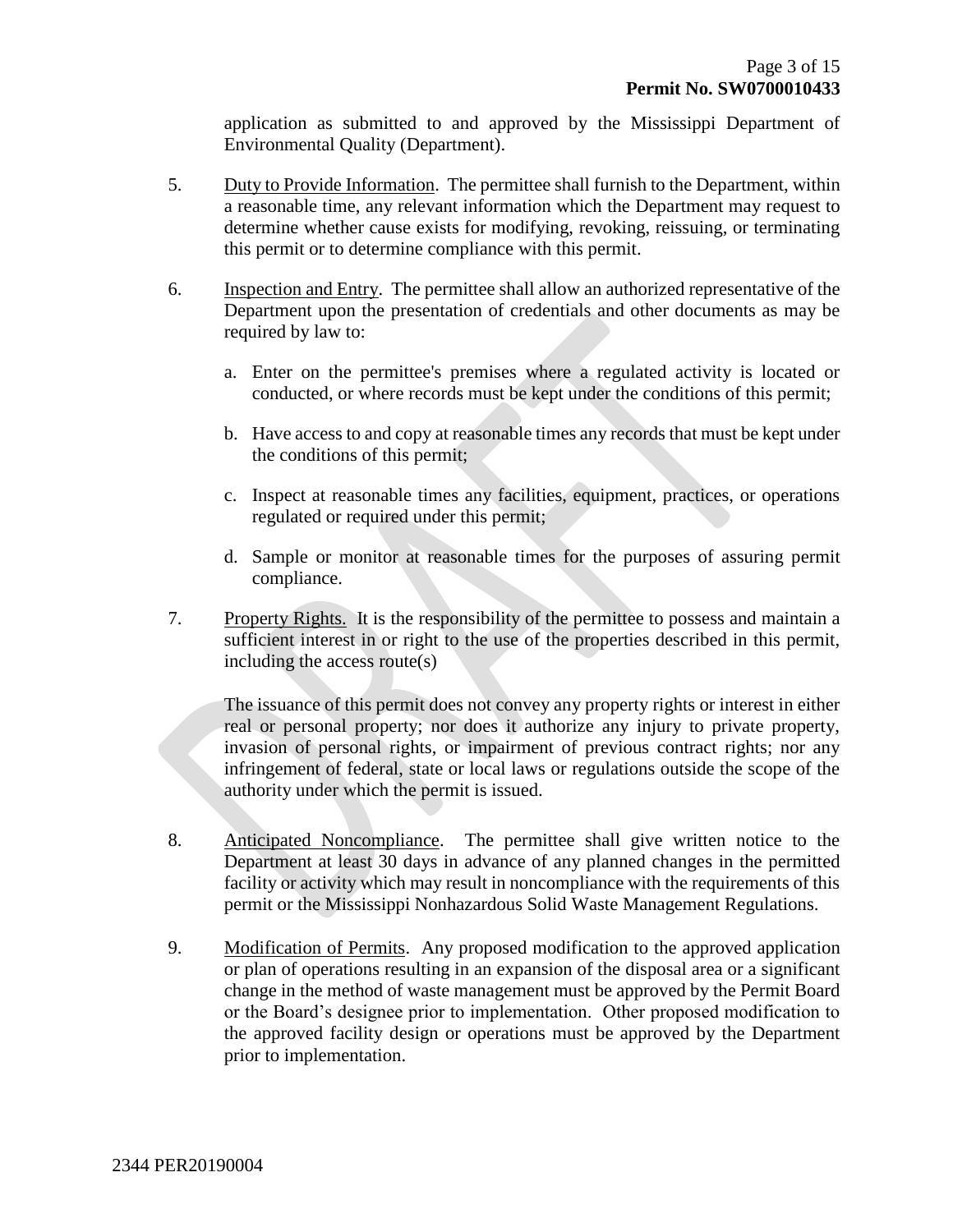- 10. Transfer of Permits. This permit is not transferable to any person except after notice to and approval of the Mississippi Environmental Quality Permit Board. The Permit Board may require modification or revocation and reissuance of the permit to change the name of the permittee and incorporate such other requirements as may be necessary.
- 11. Signature Requirements. The permittee shall ensure that an application for the reissuance, modification or transfer of this permit and all reports required by this permit or by state regulations shall be signed in accordance with Rule 1.2 of the Mississippi Nonhazardous Solid Waste Management Regulations.
- 12. Financial Assurance. The permittee shall establish, maintain and annually update financial assurance for the estimated closure and post-closure costs of the landfill as required by Rule 1.4 of the Mississippi Nonhazardous Solid Waste Management Regulations.
- 13. Contract Operator. If the permittee executes a contract with a private entity to operate the landfill, a complete disclosure statement for the contractor shall be submitted and approved by the Permit Board or the Permit Board's Designee as set forth in state law and regulations prior to the contractor beginning operations.

#### **E. SITE PREPARATION AND CONSTRUCTION REQUIREMENTS**

- 1. The permittee shall ensure that the site preparation and construction activities are conducted in accordance with the Mississippi Nonhazardous Solid Waste Management Regulations and the approved plans, unless otherwise approved by the Department.
- 2. The permittee shall ensure that the construction of the components of the landfill is conducted by qualified and experienced personnel.
- 3. The permittee shall ensure that the approved disposal area is limited to the area defined in the application, consisting of a total of approximately 154.7 acres located in Sections 1 and 2, Township 2 South, Range 3 East and Section 36, Township 1 South, Range 3 East of Tippah County.
- 4. The permittee shall ensure that existing visual screening within the setback areas between the disposal area and the property boundaries are maintained to restrict offsite views of the facility
- 5. The permittee shall ensure that the construction of the landfill and any individual cell or construction phase is prepared in accordance with the following, unless an alternate method is approved by the Department:
	- a. Prior to construction, all borings drilled on the site in preparation of the permit application, which will not be converted to monitoring or supply wells, will be properly sealed in accordance with the requirements of the Office of Land and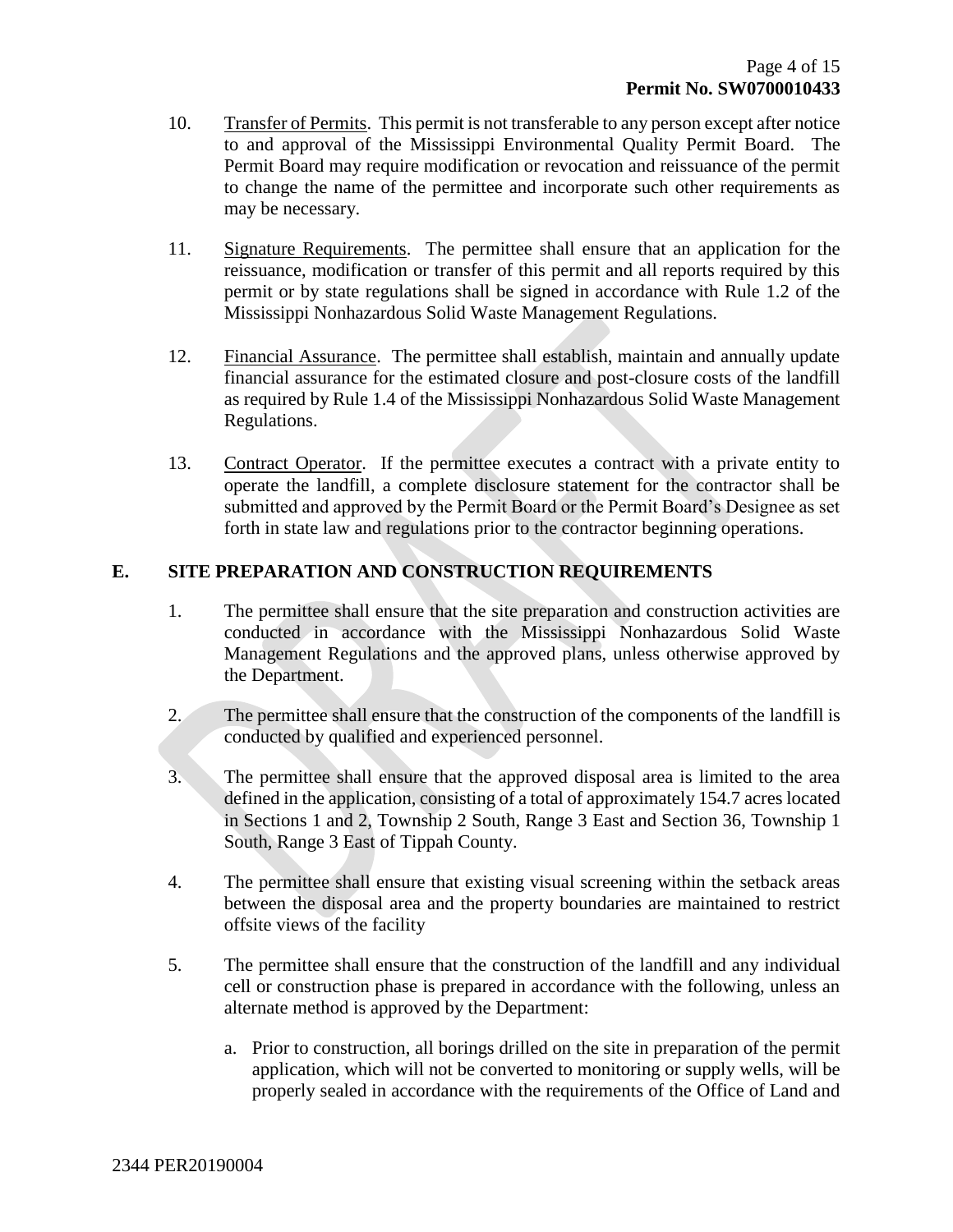Water Resources of the Department.

- b. Prior to construction or preparation of any new disposal cell at the site, the cell boundaries shall be appropriately located and marked by a land surveyor licensed by the State of Mississippi to ensure construction within the approved area. Property line setback distances as indicated in the approved permit application shall be maintained.
- c. The permittee shall notify the Department of an approximate construction schedule at least one week prior to beginning buffer or liner construction activities.
- d. For the development of the disposal cells, the excavation of any overburden shall not occur below the subgrade elevations approved in the construction plan. Excavation shall be conducted in a manner that preserves the minimum buffer thickness of 5 feet of naturally occurring soils between the uppermost aquifer and the base of the liner. In preparation for composite liner construction, the buffer shall be inspected for cracks, large stones, other protrusions, and for soil material which would not be suitable buffer material. Areas where unsuitable soil materials or groundwater seeps exist shall be excavated and the soils replaced with soil materials having a permeability equal to or less than  $1x10^{-6}$ cm/sec. Constructed or reconstructed buffer areas shall be recorded, constructed, tested, and certified in accordance with the approved construction plans. The surface of the subgrade shall be compact, smooth, uniform, and free of desiccation cracks.
- e. The constructed composite liner of the landfill shall consist of a flexible membrane liner placed atop a constructed, compact clay liner, will the following requirements:
	- 1. The constructed clay liner of the landfill shall consist of compacted soils processed to produce a uniform layer that exhibits a hydraulic conductivity of no more than  $1 \times 10^{-7}$  cm/sec. The clay liner shall be constructed in compacted 6-inch lifts to a minimum thickness of 2 feet. Prior to placement of the soil liner, the surface of the prepared subbase shall be scarified for proper bonding with the liner. Each lift shall be evenly compacted to the density and moisture content required. Placement of the compacted liner on the side slopes shall be in lifts along the slope, not in horizontal lifts. Between lifts, the surface shall be scarified for proper bonding. MDEQ shall be notified at least 48-hours prior to the scheduled completion of the compacted clay liner so that an observer may be on-site upon completion, if available.
	- 2. Upon concurrence of the compacted clay liner by the Department, the flexible membrane liner (FML) shall be installed in direct and uniform contact with the compacted clay liner. The FML shall consist of a 60-mil HDPE geomembrane placed atop of the constructed clay liner and deployed and seamed utilizing approved methods.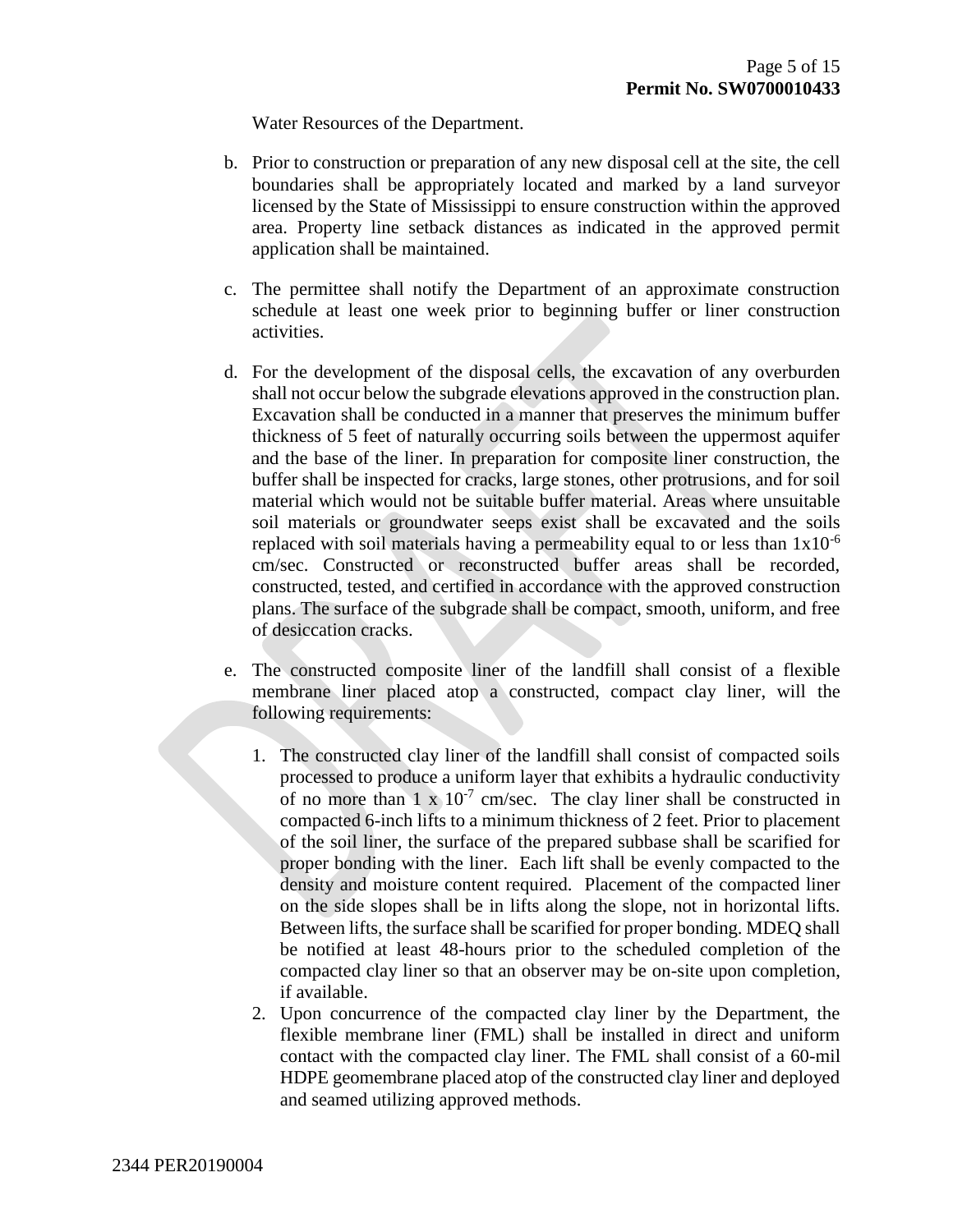- f. In construction/preparation of the buffer sub-base and the compacted clay liner, the surface shall not be allowed to dry out and crack before placement of the next layer. If desiccation cracks do form, the surface shall be re-wetted, rehomogenized, and re-compacted to the depth of the cracks before placement of the succeeding layer.
- g. Field density, moisture content, and permeability tests shall be conducted in accordance with the approved plan. Test holes in the soil liner shall be sealed with bentonite, or another method approved by the Department.
- h. Prior to placement of the FML, the compacted clay liner shall be smooth, uniform, and free from protrusions or cracks. The FML shall be properly anchored and seamed in accordance with the approved construction and installation plan. Seams will be tested for integrity and corrected where necessary. During and after installation, the flexible membrane liner shall be protected from damage (e.g., heavy equipment, tearing, puncturing, exposure to the sun, etc.). Field seams shall be oriented vertically along the side slopes (i.e., top to bottom of side slope). A protective layer shall be placed over the entire FML in accordance with the approved plan and properly maintained until waste is placed over the area.
- i. At least two weeks prior to the placement of solid waste in a newly constructed cell, a construction quality assurance (CQA) report shall be submitted to the Department that demonstrates compliance with all applicable sections of the state regulations, the approved design plans and this permit. The report shall contain a certification from an independent registered professional engineer (registered in the State of Mississippi) that the area has been constructed according to the approved design plans, all applicable sections of the state regulations and this permit. The report shall also include field logs, results of testing, subgrade survey, top of liner survey, top of leachate collection layer survey and construction testing methods and results. All surveys shall be certified in accordance with the approved plans. Engineering drawings submitted with the report shall contain GPS coordinates of the constructed disposal cell within the total permitted disposal area.
- j. The perimeter storm water management system and the surficial run-off collection system including the perimeter and interior diversion ditches and dikes, access road storm water ditches, storm water collection swales, side slope diversion swales, down chutes, and the runoff collection basin shall be constructed as per the approved plans for each construction phase, prior to the placement of any waste and in such a manner so as to inhibit erosion and minimize storm water contact with the waste.

#### **F. SITE SPECIFIC OPERATING CONDITIONS**

1. The permittee shall ensure that the facility is operated in accordance with all applicable regulations and the approved plan of operations.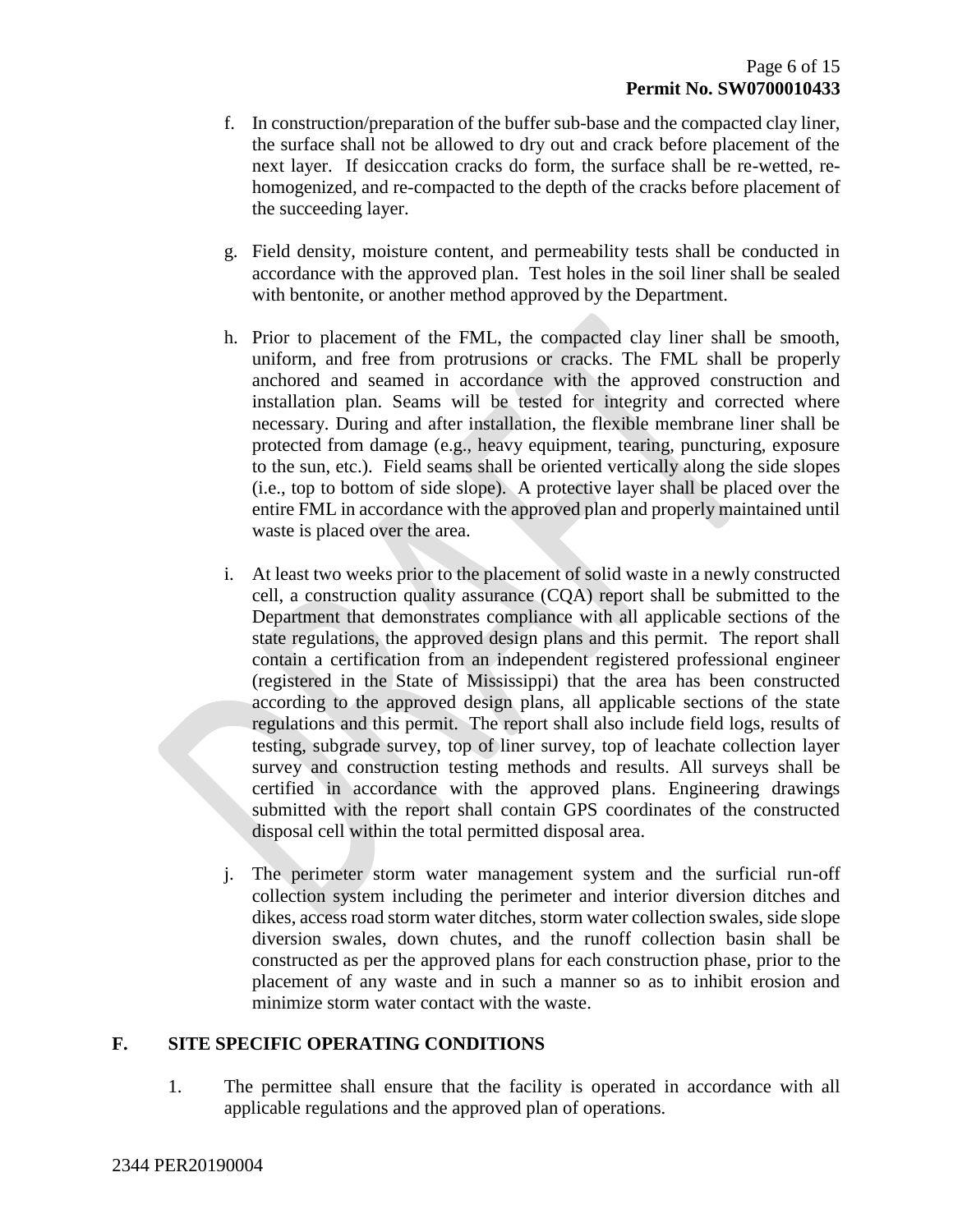- 2. The permittee shall ensure that the receipt of wastes at the facility is consistent with the approved service area described in the Northeast Mississippi Regional Solid Waste Management Plan. The permittee shall prohibit the disposal of solid waste generated in areas not within the approved service area.
- 3. The permittee shall implement and maintain security and monitoring measures to prevent uncontrolled access and disposal. An attendant shall be on duty at any time access to the site is unsecured.
- 4. The permittee is authorized to accept nonhazardous solid waste from residential, commercial, industrial, institutional, and other sources per the Mississippi Nonhazardous Solid Waste Management Regulations, the approved plan of operations, and the terms of this permit.
- 5. The permittee shall implement a program at the facility for detecting and preventing the disposal of regulated hazardous waste and polychlorinated biphenyls (PCB) waste as defined by the Mississippi Nonhazardous Solid Waste Management Regulations. The permittee shall also implement a program at the facility to ensure that all facility personnel are properly trained to recognize hazardous waste and PCB wastes.
- 6. The permittee shall obtain information on any industrial process waste stream, prior to disposal, in accordance with the Mississippi Nonhazardous Solid Waste Management Regulations. This information shall be provided to the Department for review. The industrial process waste shall not be accepted for disposal if the Department objects to such disposal within 14 days of receipt of the required information.
- 7. The permittee shall ensure that regulated asbestos containing material accepted for disposal is managed in accordance with the approved Asbestos Waste Operations Plan and in compliance with EPA NESHAP regulations 40 CFR 61.153 and 61.154 - Reporting and Standards for Active Waste Disposal Sites.
- 8. The permittee shall ensure that infectious medical wastes, as defined by the Mississippi Department of Health, shall be prohibited from disposal unless such wastes have been satisfactorily rendered non-infectious.
- 9. The permittee shall ensure that wastes that have high potential for odors are promptly covered or otherwise managed to prevent offsite odors or nuisance conditions.
- 10. The permittee shall implement a program to detect and prevent the disposal of liquid waste in accordance with the Mississippi Nonhazardous Solid Waste Management Regulations. Nonhazardous liquid waste may be solidified on-site prior to disposal in accordance with the solidification plan described in the approved plan of operations. Modifications to the solidification plan shall be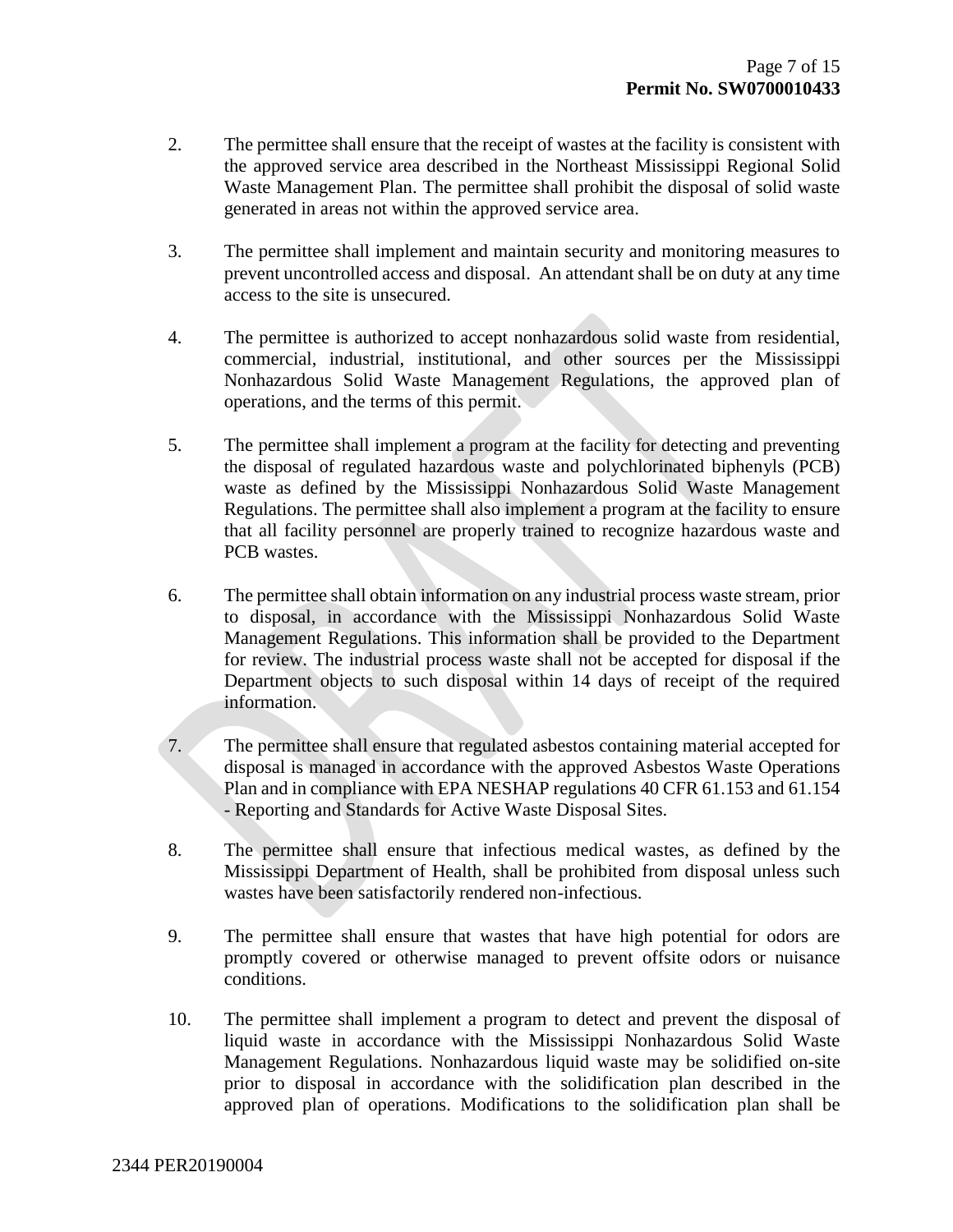approved by the Department prior to implementation. Solidification agents used in the solidification process shall be approved by the Department prior to use and shall possess characteristics that adequately bind the liquid component of the waste.

- 11. The permittee shall prohibit the disposal of whole waste tires in accordance with the Mississippi Waste Tire Management Regulations, unless otherwise approved by the Department.
- 12. The permittee shall designate and maintain at least one site operator with a certificate of competency as a commercial landfill operator issued by the Mississippi Commission on Environmental Quality (Commission) in accordance with the Regulations for the Certification of Operators of Solid Waste Disposal Facilities. Such person shall have direct supervision over and be personally responsible for the daily operation and maintenance of the facility.

In the event of the temporary loss of the designated certified operator, written notice shall be given to the Department within 7 days. Continued operation without a certified operator may continue on an interim basis for a period not to exceed 180 days, except for good cause shown upon petition to the Commission.

- 13. The permittee shall ensure that all solid waste will be covered each day before the close of operations or more frequently, if necessary to control disease vectors, fires, odors, blowing litter, and scavenging. Daily cover shall consist of at least 6 inches of earthen material or an alternate approved method of cover. An alternate method of daily cover may be used if a specific description and plan of operation is submitted to and approved by the Department. The use of alternate cover materials shall require the weekly application of at least 6 inches of earthen material.
- 14. The permittee may remove portions of the daily earthen cover at the beginning of each working day to facilitate downward movement of leachate to the leachate collection system as long as the activity does not cause or contribute to compliance or nuisance conditions as determined by the Department.
- 15. The permittee shall ensure that unloading and disposal of the solid waste are controlled by the operator and that disposal operations are confined to as small an area as practical.
- 16. The permittee shall ensure that all weather access roads are provided to facilitate transport and unloading of the waste from the entrance to any designated unloading areas.
- 17. The permittee shall ensure that all litter and scattered debris within the facility property boundary is collected every operating day and returned to the active disposal area.
- 18. The permittee shall ensure that burning or smoldering waste brought into the facility is immediately moved to an area away from all disposal areas and is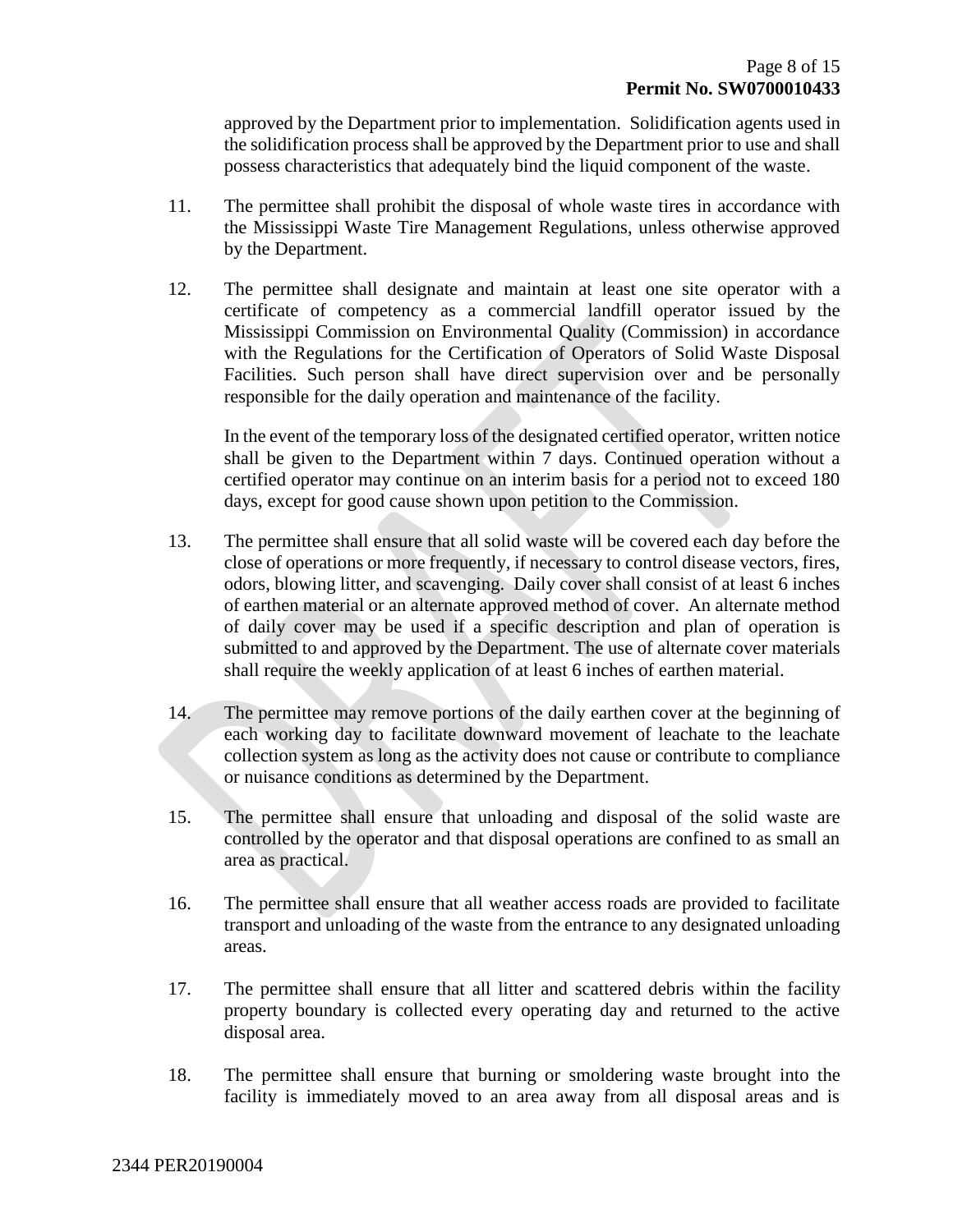promptly extinguished. The permittee shall ensure that the waste will not be placed in the active disposal area until all smoldering debris has been adequately extinguished. The waste shall be placed within the active disposal area and covered within 24-hours of being adequately extinguished.

- 19. The permittee shall ensure that should a fire occur within the disposal area, the owner and/or operator of the facility will take immediate action to extinguish the fire and will notify the Department within 24-hours. Initial Department notification may consist of either written or verbal communication. However, written correspondence describing the incident and the conditions of its extinguishment shall be submitted within 5 working days of the incident.
- 20. The permittee shall ensure that the landfill will be constructed, operated, and maintained with earthen berms, ditches or other means such that uncontaminated surface water run-off is directed around and away from the developed landfill area. The permittee shall additionally ensure that each cell will be constructed and maintained to direct uncontaminated surface water run-off around and away from the active disposal area. Erosion, sloughing, or other damage shall be promptly repaired.
- 21. The permittee shall ensure that uncontaminated surface water run-off from construction and operating activities and from areas without established vegetation is diverted to an onsite sedimentation basin.
- 22. The permittee shall ensure that the facility's sedimentation basins will be constructed and maintained to collect and control, at a minimum, the water volume resulting from a 24-hour, 25-year storm event. Additionally, the permittee shall ensure that periodic dredging of the basins will be conducted to maintain proper elevations and the required capacity.
- 23. The permittee shall operate the site in a manner that prevents the discharge of pollutants into waters of the State in violation of NPDES requirements as described in the Rule 1.4 of the Mississippi Nonhazardous Solid Waste Management Regulations.
	- a. Surface water run-off contaminated by contact with solid waste and leachate flowing from filled areas of the landfill shall be collected and managed as leachate. Additionally, the permittee shall prevent surface leachate and contaminated surface water run-off from flowing into storm water conveyance ditches, into the storm water sedimentation ponds, or through the storm water discharge points.
	- b. The permittee shall conduct weekly inspections of all areas of intermediate cover, final cover, and other pertinent areas of the landfill.
		- 1. The permittee shall repair any leachate outbreaks, which are limited within the permitted disposal area, within 5 working days of discovery.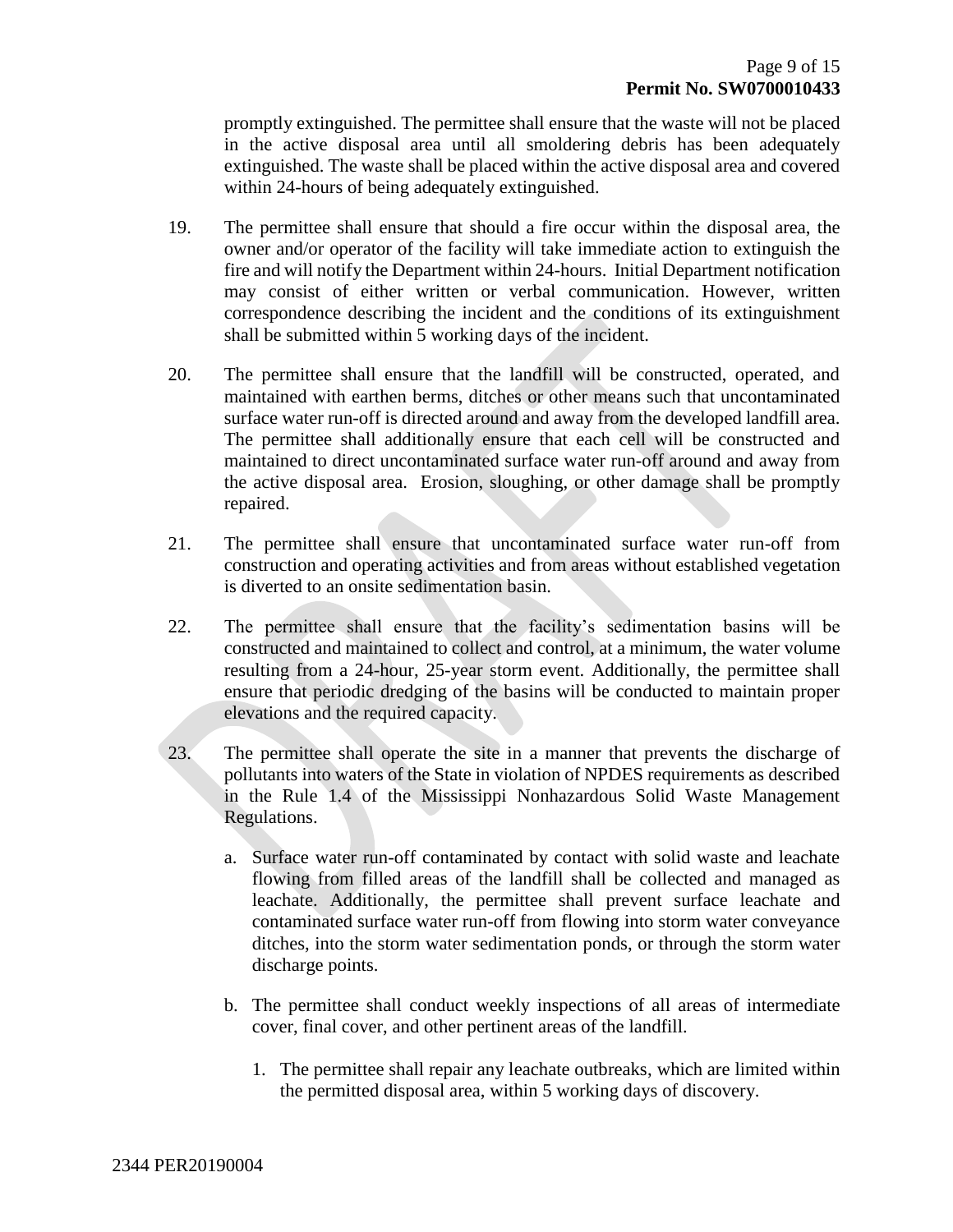- 2. Leachate outbreaks or seeps that flow out of the permitted disposal area and/or into onsite storm water conveyances or onsite sedimentation basins shall be immediately contained. The permittee shall repair such outbreaks within three (3) working days and provide a written report to the Department within 72 hours of identification detailing the location and correction actions initiated to repair the outbreak.
- 3. Inspections, identified outbreaks, and corrective actions shall be documented by the permittee and such documents shall be maintained onsite and made available for review by the Department upon request.
- 24. The permittee shall ensure that the leachate collection system will be operated as follows:
	- a. The leachate collection system of pipes, trenches and sumps shall be cleaned, maintained and pumped to ensure proper leachate collection.
	- b. The depth of leachate over the liner, excluding trenches and sumps, shall not exceed 30 cm.
- 25. The permittee may recirculate leachate to the active waste disposal area in accordance with the approved leachate recirculation plan in the plan of operations. Any proposed changes to the leachate recirculation plan must be approved by MDEQ prior to implementation.
- 26. The permittee shall construct and maintain internal and external slopes of the landfill in such a manner to ensure an adequate factor of safety to prevent slides and slope failures.
- 27. The permittee shall ensure that filled areas of the landfill, which have remaining capacity and will not receive waste within the next 30 days, will receive an intermediate earthen cover of 12 inches. An alternate intermediate cover system may be utilized by the facility if approved by the Department.
- 28. The permittee shall ensure that filled areas of the landfill, which will not receive additional waste or final cover within one year, shall receive an intermediate cover of 24 inches of earthen material. Following placement, a minimum of 18 inches of the cover shall be maintained until additional waste is placed on the area or until final cover is applied.
- 29. The permittee shall ensure that operations of the facility are conducted in accordance with all applicable requirements of the U.S. Army Corps of Engineers and the U.S. Fish and Wildlife Service.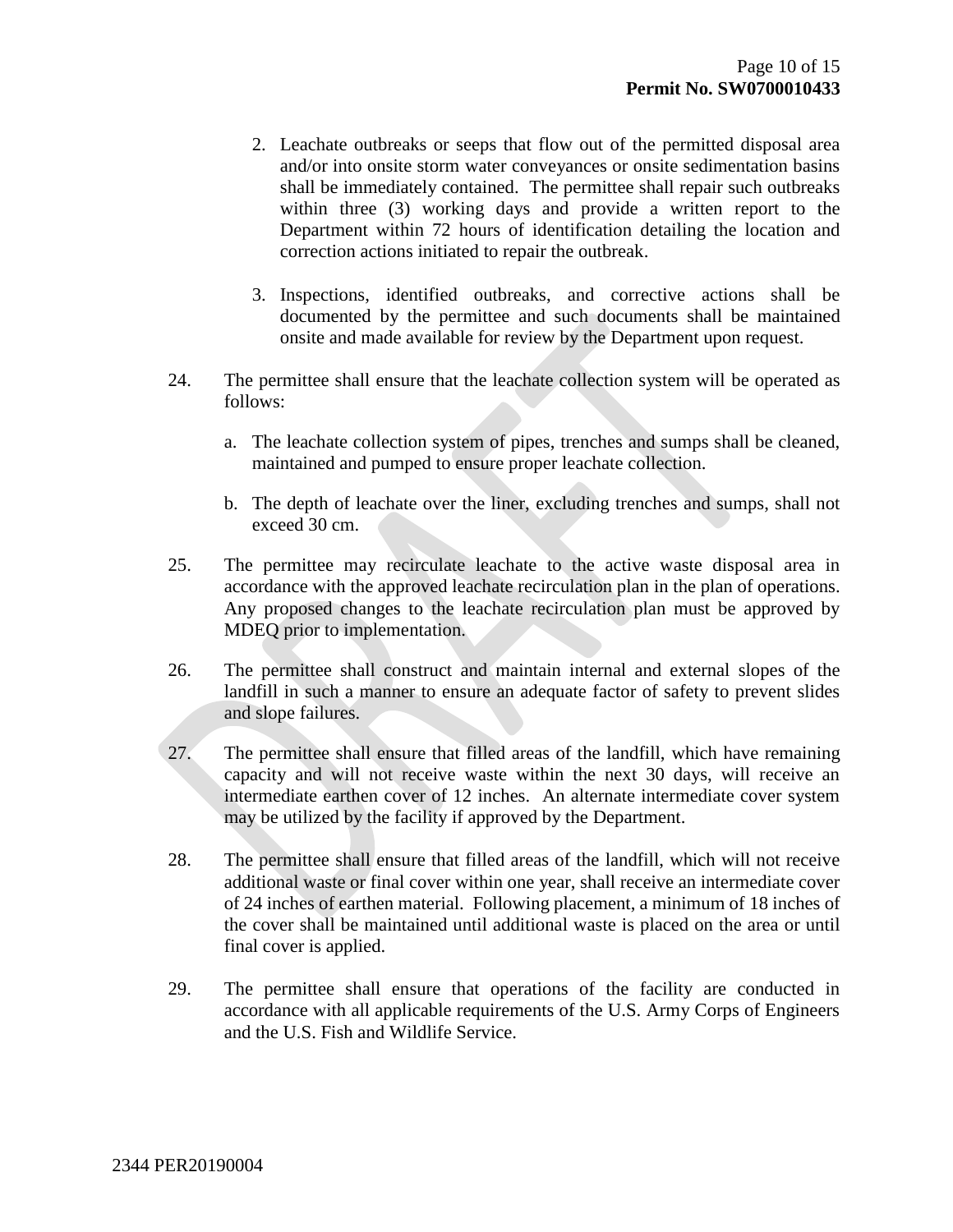30. The permittee shall ensure that excavation, mining, and/or removal of solid waste from the disposal area is prohibited unless plans are submitted to and approved by the Department.

#### **G. RECORD-KEEPING AND REPORTING**

- 1. Leachate Monitoring Requirements
	- a. The permittee shall ensure that depth of leachate measurements are made and/or monitored daily in each active, inactive and closed disposal cell.
	- b. The permittee shall maintain records at the facility confirming daily leachate monitoring and shall ensure that the records also consist of documentation of the following:
		- 1. leachate depth measurements that exceed 30 cm or greater over the liner;
		- 2. any electronic pumping failures;
		- 3. any corrective measures implemented for repairs or other actions to return depth of leachate over liner to less than 30 cm;
		- 4. quantities of leachate pumped;
		- 5. results of any required leachate analysis;
		- 6. methods and locations of leachate disposal;
		- 7. system cleaning and maintenance records; and
		- 8. copies of any applicable out-of-state leachate management or disposal permits, if applicable.
- 2. Groundwater Monitoring Requirements
	- a. The permittee shall install a groundwater monitoring system in accordance with Rule 1.4 of the Mississippi Nonhazardous Solid Waste Management Regulations prior to the disposal of wastes. Groundwater monitoring system plans and specifications for each phase of landfill development shall be submitted to the Department for approval prior to well installation. All wells installed prior to waste disposal shall be sampled to establish background data. Well installation reports containing methodology, construction logs, well specifications, depths, and surveyed locations shall be submitted to the Department no later than sixty (60) days after installation of the wells.
	- b. The permittee shall conduct detection groundwater monitoring at the facility in accordance with State and Federal regulations and the approved groundwater monitoring plan. Proposed changes or modifications to the approved groundwater monitoring plan must be approved by the Department prior to implementation.
	- c. The permittee shall conduct groundwater monitoring semi-annually, unless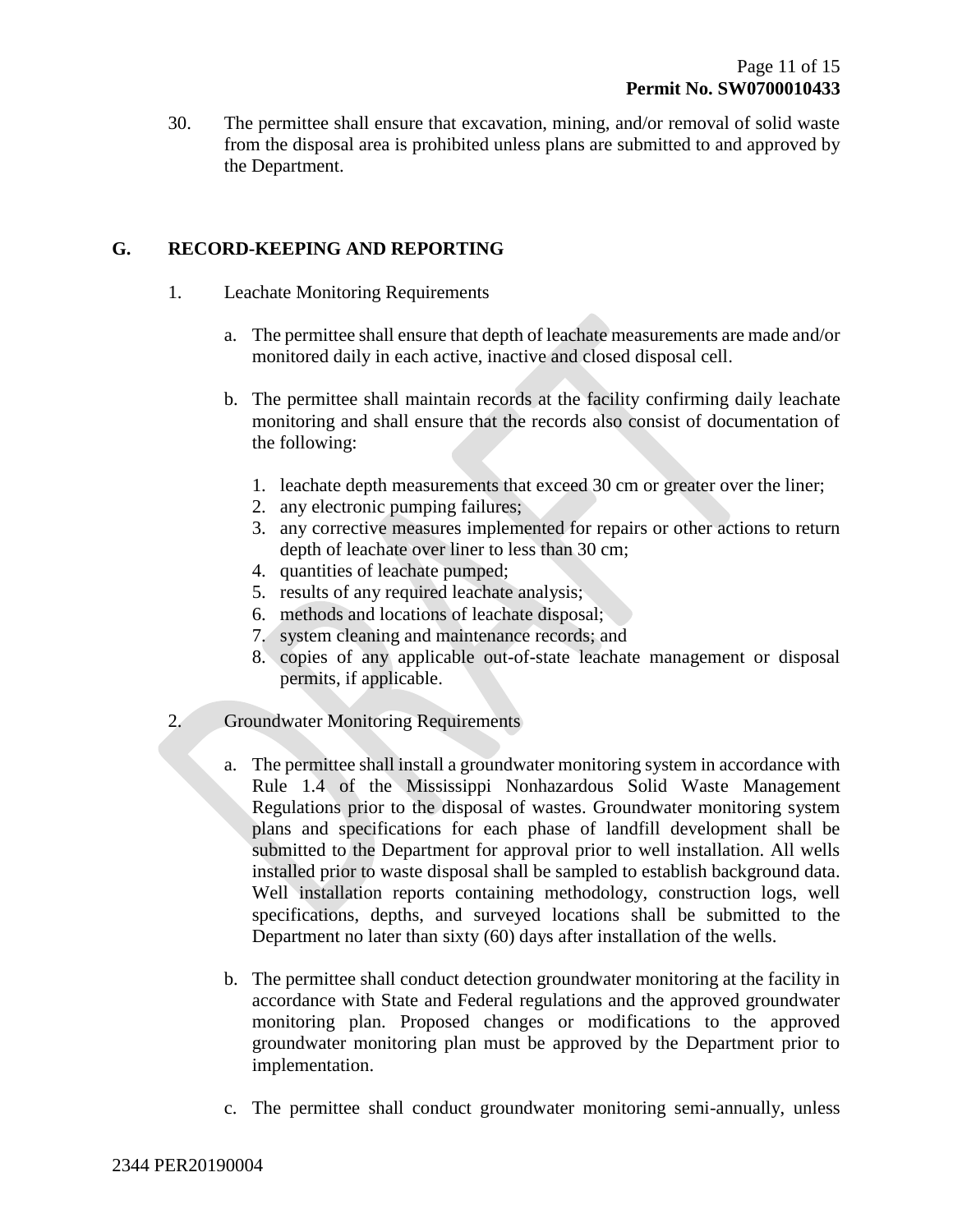otherwise directed by the Department. The semi-annual groundwater monitoring periods shall be January through June and July through December. Although samples may be obtained at any time during the monitoring period, the permittee shall ensure that all required sampling events, excluding background events, will be at least four months apart.

- d. The permittee shall submit a copy of the results of the groundwater monitoring to the Department within 60 days of the sampling event. Additionally, the permittee shall retain reports and records for each groundwater monitoring event in the operating record and ensure that the report and records consist of the following:
	- 1. The dates, exact location, and time of sampling
	- 2. Identification of individuals who performed the sampling
	- 3. Results of groundwater level measurements and a map indicating the direction of groundwater flow
	- 4. The date(s) laboratory analyses were performed
	- 5. Identification of individuals who performed the laboratory analyses
	- 6. The analytical techniques or methods utilized
	- 7. The results of such analyses, prepared according to industry standards or as directed by Department
	- 8. The statistical report of the analyses
	- 9. A determination of statistically significant increases, and
	- 10. The chain of custody forms.

The permittee shall retain copies of all reports and records for each groundwater monitoring event in the operating record.

- e. The permittee shall notify the Department within 14 days if a statistically significant increase is identified for any parameter listed in Appendix I of 40 CFR Part 258. Additionally, the permittee shall conduct groundwater assessment monitoring and corrective action, if necessary, at the facility in accordance with the Mississippi Nonhazardous Solid Waste Management Regulations.
- 3. Methane Monitoring Requirements
	- a. The permittee shall implement a routine methane monitoring program at the facility in accordance with State and Federal regulations and the approved methane monitoring plan.
	- b. Methane monitoring, and corrective action, if necessary, shall be conducted at the facility in accordance with state regulations and the approved operating plan. Monitoring shall be conducted quarterly, unless otherwise directed by the Department. Quarterly periods shall be defined as the following: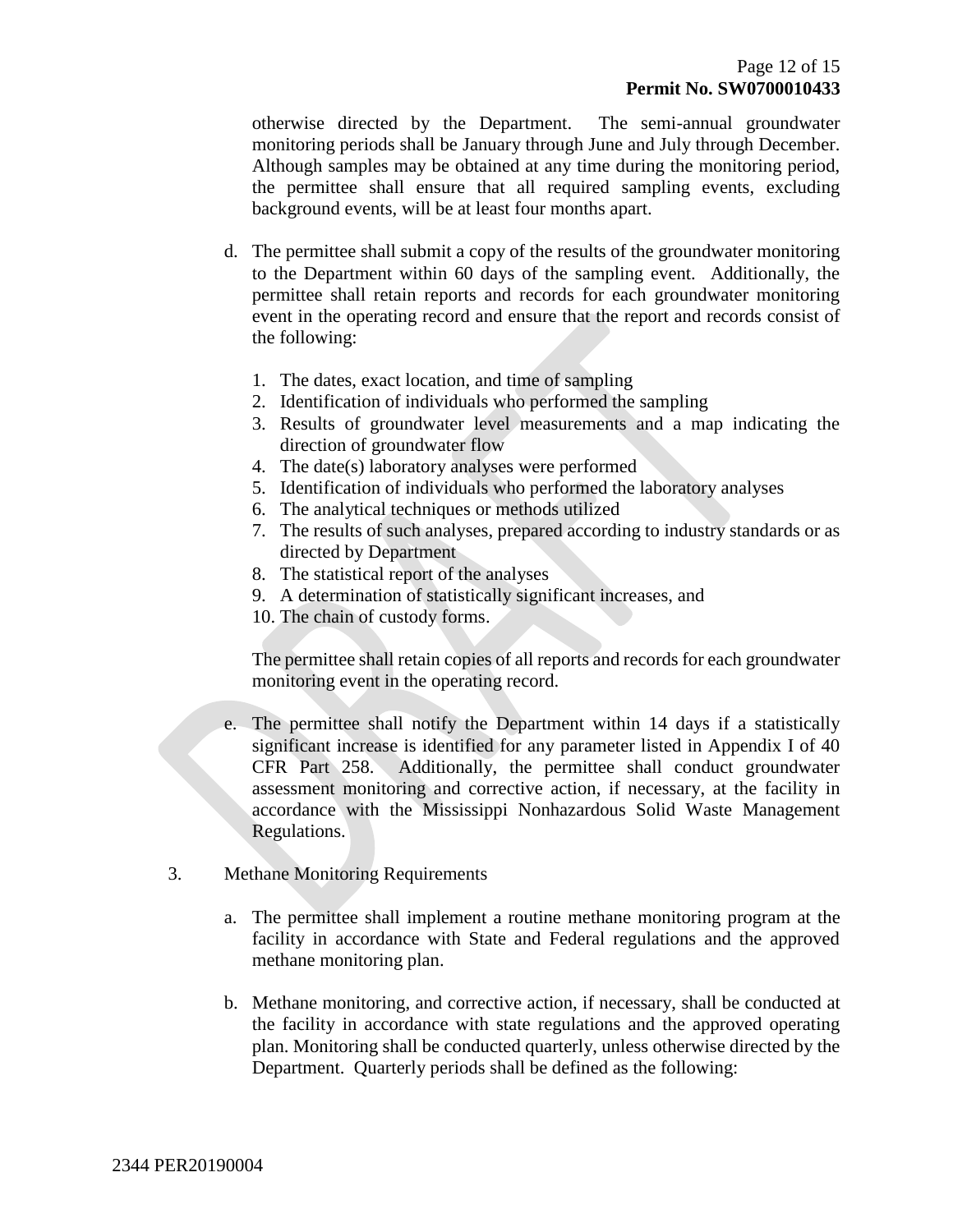| First Quarter:         | <b>January through March</b> |
|------------------------|------------------------------|
| Second Quarter:        | April through June           |
| Third Quarter:         | July through September       |
| <b>Fourth Quarter:</b> | October through December     |

Although measurements may be taken at any time during the monitoring period, the permittee shall ensure that all required monitoring events will be at least 45 days apart.

- c. The permittee shall submit a copy of the results of the methane monitoring to the Department within 60 days of the sampling event. Additionally, the permittee shall retain reports and records for each methane monitoring event in the operating record and shall ensure the report and records consist of the following:
	- 1. The dates, exact location and time of measurements,
	- 2. Identification of individuals who performed the measurements, and
	- 3. The results of the methane monitoring for all monitoring wells and facility structures.
- d. Anytime methane gas levels at the point of compliance exceed the limits specified in the Mississippi Nonhazardous Solid Waste Management Regulations, the permittee shall:
	- 1. Immediately take action to ensure the protection of human health and notify the Department.
	- 2. Submit the required report outlined in Section G.3.c of this permit within 7 days of detection and describe the steps taken to protect human health.
	- 3. Implement an approved methane remediation plan within 60 days of detection. The plan shall describe the nature and extent of the methane release and the proposed remedy.
- 4. Solid Waste Recordkeeping and Reporting Requirements
	- a. The permittee shall maintain an accurate daily record of each waste load entering the facility. The record shall include the following:
		- 1. The name of the hauler,
		- 2. The source of the waste,
		- 3. The type(s) of waste received, and
		- 4. The weight of the waste in units of tons.
	- b. The permittee shall ensure that an annual report will be submitted to the Department each year on or before February 28<sup>th</sup> providing information regarding the operations of the preceding calendar year. The report shall include the following items: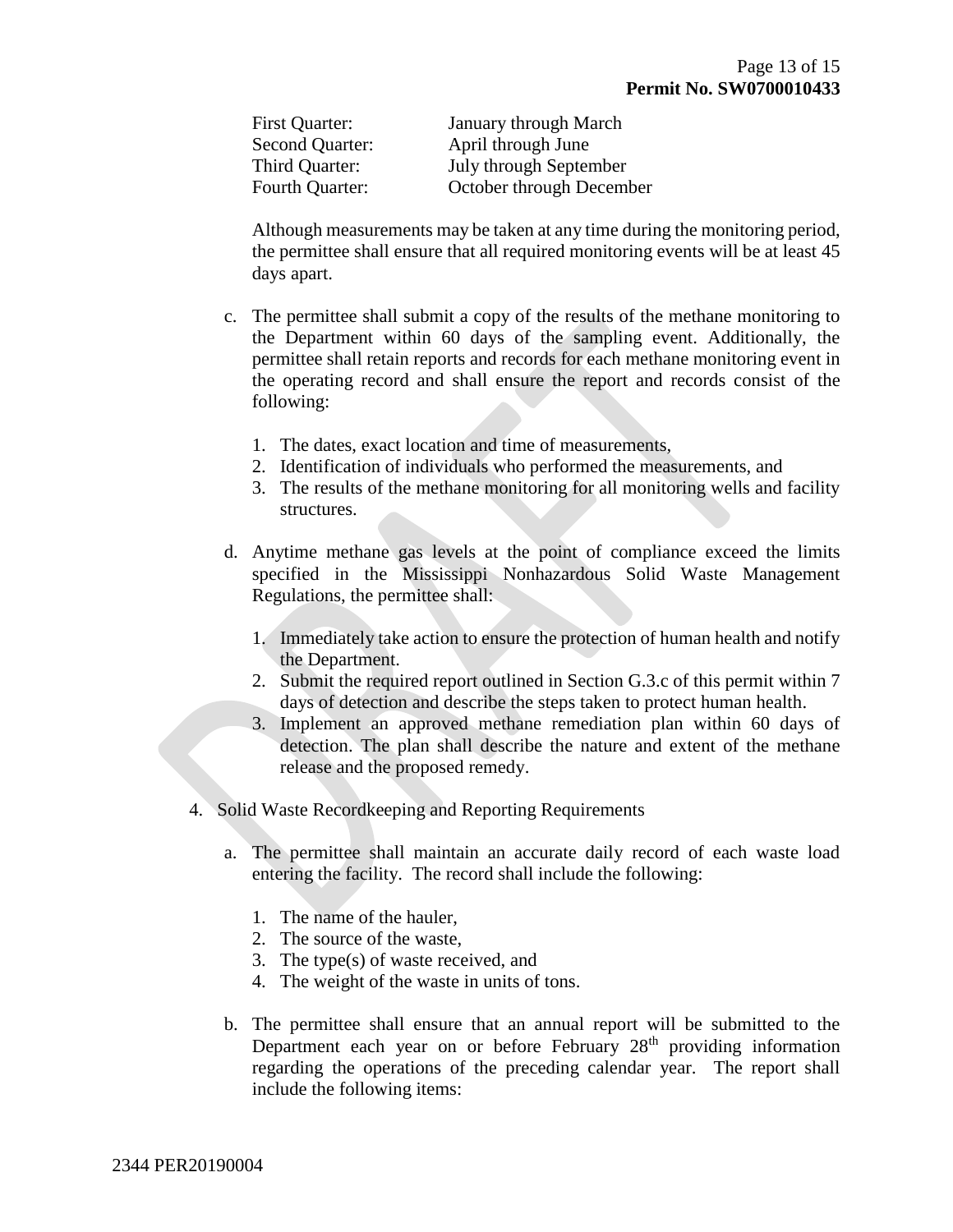- 1. Aggregate information on the types, amounts, and sources of wastes received during the previous calendar year. Listed types shall be divided minimally into residential and non-residential wastes. The amounts of waste shall be reported in units of tons, with the amount originating in-state and out-of-state listed separately. The sources of waste shall have cities and/or counties listed individually, with a clear indication of wastes originating from out-of-state.
- 2. A contour drawing of the landfill showing areas filled during the report year and total areas filled.
- 3. The estimated remaining capacity, in terms of volume and years of life remaining.
- 4. An updated disclosure statement for the permittee and/or contract operator. If all information from the previously submitted disclosure statement is unchanged, a letter stating such may be included in lieu of an updated disclosure statement.
- 5. An adjusted closure and post closure cost estimate.
- 6. An audit of the financial assurance document and the end of year value of the financial assurance mechanism.
- 7. A modified financial assurance document, if necessary.
- 8. Other information as requested by the Department.

#### **H. CLOSURE/POST-CLOSURE REQUIREMENTS**

- 1. The permittee shall conduct closure and post-closure activities in accordance with the Mississippi Nonhazardous Solid Waste Management Regulations and the approved closure/post-closure plan in the application. Any proposed changes to the closure/post-closure plan must be approved by the Department.
- 2. The permittee shall ensure that the final cover system is designed to minimize infiltration and erosion. The final cover system shall be designed to have a permeability less than or equal to the permeability of the bottom liner system and include:
	- a. An infiltration layer comprised of a minimum of 18 inches of earthen material that has a permeability of  $1 \times 10^{-7}$  cm/sec, and
	- b. An erosion layer consisting of a minimum or 6 inches of earthen material capable of sustaining native plant growth, or
	- c. An alternate final cover design that has been approved by the Department.
- 3. The permittee shall ensure that the final cover gradient shall be a minimum of 4% and a maximum of 25%, unless otherwise approved by the Department.
- 4. The permittee shall ensure that the final height of the facility, including the final